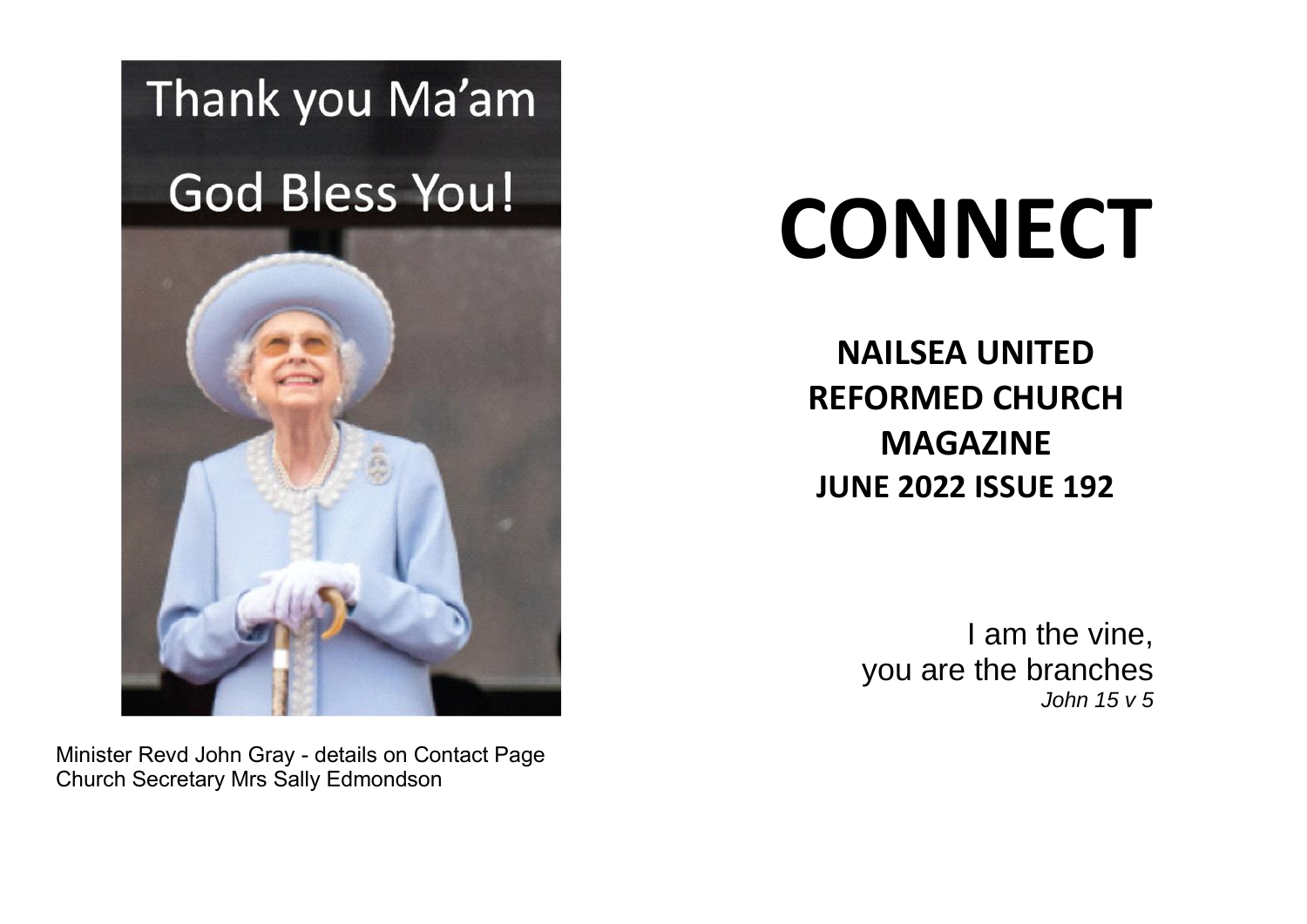#### Dear Friends,

we celebrate the Queen's Platinum Jubilee in June 2022, which is extraordinary in human history, just Louis XIV exceeded her 70 years of reigning by two years, and hopefully she will be able to break that French record.

Most certainly, every church in the UK marks this achievement wishing Queen Elizabeth II good health and thanking her long service to the country. Most people – whether royalists or republicans – acknowledge the political, economic stability that the constitutional monarchy has provided over the decades, or even centuries, and admire the moral example the Queen gives to us, and for her willingness to share her faith in her speeches and decision making.

Her Majesty's Christian faith and stoic calm even in difficult situations is notable. Her very long reign reminds me of the stability that we have in our Christian faith, as *Jesus Christ is the same yesterday, today and forever. Her Majesty's message to the CoE last November called on the church to focus on the unchanging Gospel of Christ "to bring the people of this country to the knowledge and the love of God"*. In the URC I hear from every direction every so often: we live in rapidly changing times, the church must change too (and these changes might be painful for ministers and communities). On the other hand, it is good to hear from the Queen that the Gospel of Christ and its teachings are not changing. And they never should.

The Queen's steadfast love for this country and in the Commonwealth reminds me of God's steadfast love for us in Jesus. She has set an example before us how to serve God and our community with resilience telling us that by God's grace the Gospel of Christ, just like our Lord Jesus, will remain "the same yesterday, today, and forever"!

*Yours in Christ,*

Platinum Jubilee Prayer

from the Church of England

*Gracious God, we give you thanks for the reign of your servant Elizabeth our Queen, and for the example of loving and faithful service which she has shown among us. Help us to follow her example of dedication and to commit our lives to you and to one another, through Jesus Christ our Lord.* Amen

Jubilee Celebration

Sunday 5<sup>th</sup> June service to be led by Rev'd Sue Cossey then to celebrate our Queen's jubilee with Coffee, cake and chat in the hall

Please do stay

#### IGNITE Service

June 12th 2022 6.30pm at Holy Trinity.

Leader: Revd James Packman; Speaker: Revd John Gray.

Commitment for Life Prayer

*John*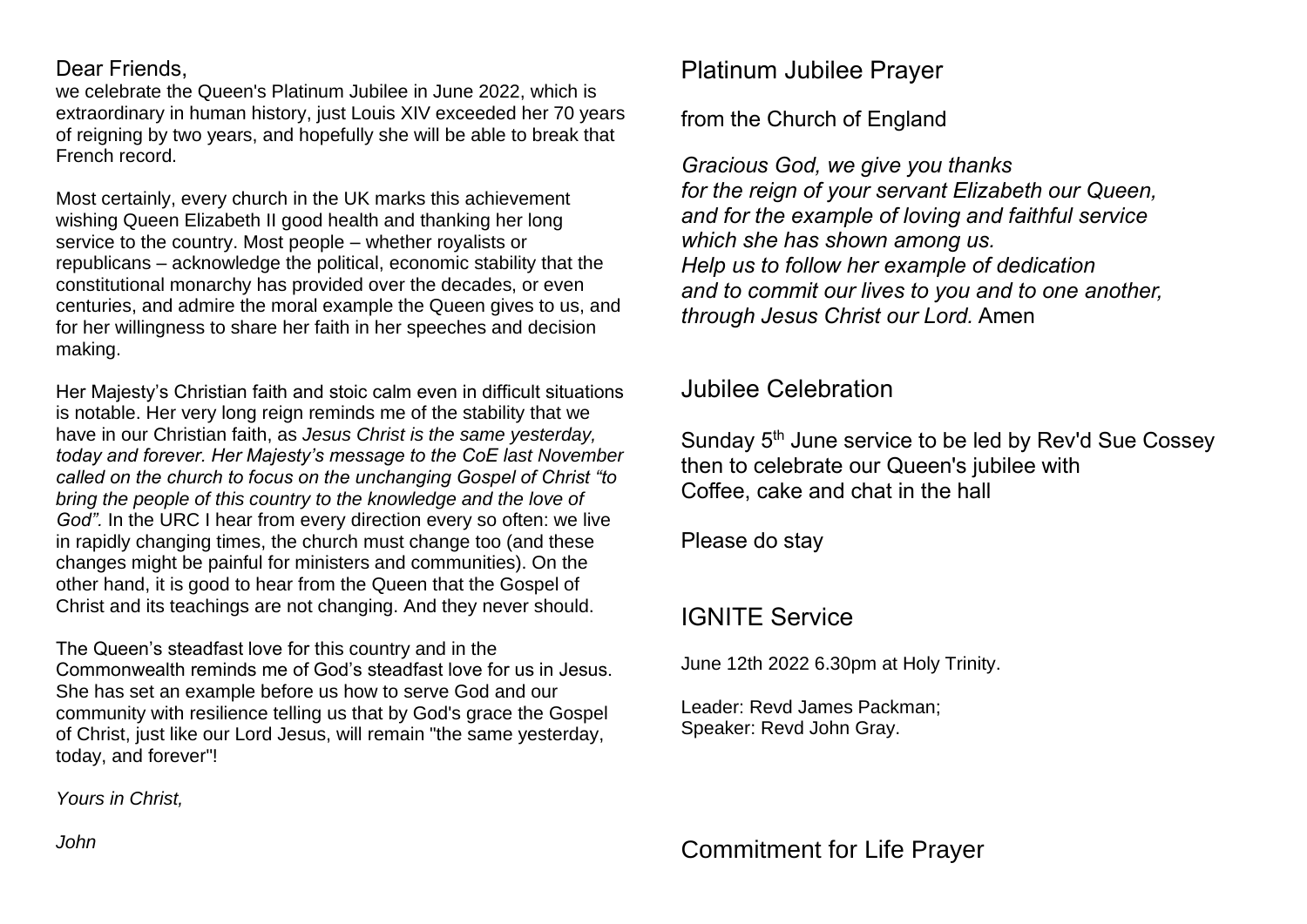Prayer for Central America, Nicaragua, Guatemala, El Salvador and Honduras

Gracious God, we pray for a prosperous life for all people in Central American countries. Creator of life, your people suffer due to poverty, inequality, environmental destruction, drug trafficking, corruption, natural disasters and gang power. Due to the challenging situation, the people of that region face a migration crisis as well. Many look for help even for their basic needs: food, water and shelter. The Covid pandemic has multiplied their pain and anguish.

Creator of the world,your children look to you.You are their hope and strength, and they believe in you as you walk with them in all their sufferings. And they know you love them. Give them strength to seek an end to their miseries.

We are thankful for all those individuals organisations and churches that have been helping your people towards a sustained life. Please, God, bless them abundantly. We pray that the people should live in peace with their families and communities without the threats which they face now. We pray in the name of Jesus Christ, our saviour.

Amen

The URC daily devotions can be accessed via [devotions.urc,org.uk](https://devotions.urc.org.uk/) These are approx 5 minutes long. The Sunday service can be accessed from the same site.

## Communion Offering for JUNE

## Commitment for Life

Commitment for Life celebrates its 30th anniversary this year! What an incredible milestone as we think back in gratitude about the myriad wonderful people who have faithfully supported this incredible programme.

The CfL team want to take a moment to celebrate the generosity of the dedicated advocates, link persons and congregations for all they do locally. They would like us to know that, if all we do is to remind people to take global justice seriously, and to make this part of the mission of our church, then we have done very well, even if it doesn't feel like it. So, a big THANK YOU for your continued support.

Looking to the future, CfL has now decided to limit its support to just three regions - Bangladesh, Israel & the occupied Palestinian Territory, and Zimbabwe. As we were formerly linked with Central America we must now decide which of these three regions we would prefer to receive information on.

(My choice would be Bangladesh as we have already partnered with Zimbabwe several years ago. Please let me know your thoughts on this.)

Thank you, Patricia